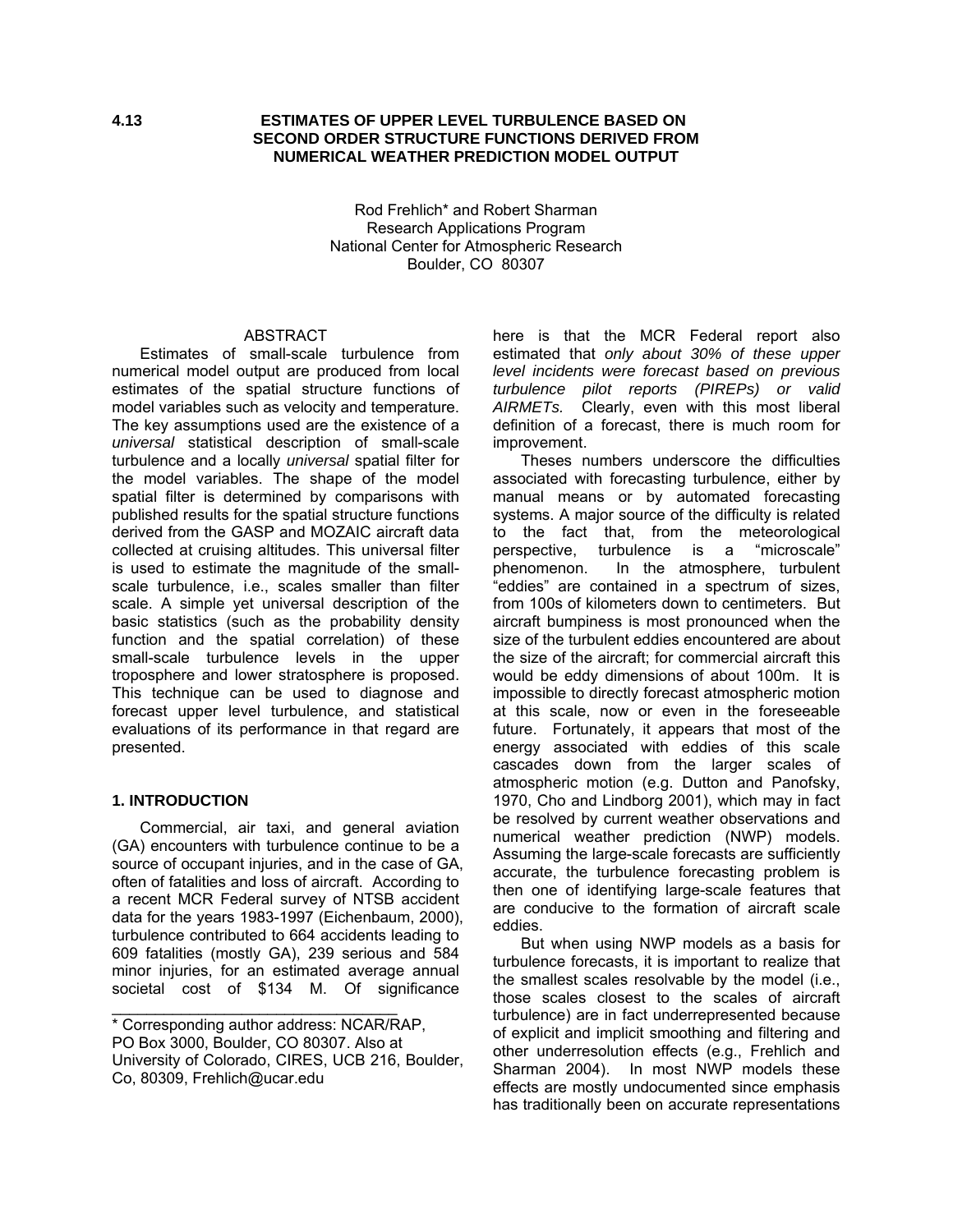of the larger scale motions that contribute most significantly to meteorological phenomena, and to some extent, the need to produce numerically stable solutions rather than to describe the details of the turbulence field.

In this paper we develop methods to quantify, for certain atmospheric regimes, the effects of spatial filtering in NWP models, and consequently produce more accurate estimates of the smallscale turbulence. Here the term "small-scale" will be used to refer to the smallest resolvable scales of an atmospheric dynamical model (i.e. scales smaller than the filter scale), which with suitable extrapolation, may be used to infer the magnitude of "subgrid" scale motions as well.

The first step in the process is to assess the statistical properties of the spatial variability of the atmosphere on scales both resolvable and unresolvable by current NWP models (i.e., scales smaller than about 100 km). The most reliable statistical data available on these scales is probably the Global Atmospheric Sampling Program (GASP) (Nastrom and Gage 1985) in the US and MOSAIC (Measurements of Ozone by Airbus In-service airCraft) program in Europe (Lindborg 1999; Cho and Lindborg 2001). This data was obtained by specially instrumented commercial aircraft collecting wind and temperature data at aircraft cruise levels (approximately 8-10 km MSL, i.e., in the upper troposphere and lower stratosphere) over several thousand flight legs. The statistical analyses of these datasets demonstrated rather convincingly that the atmospheric wind and temperature spatial spectra at middle latitudes and upper levels exhibit a  $k^{-5/3}$  behavior where *k* is the horizontal wavenumber (or equivalently exhibit an *s*+2/3 behavior for the second-order structure function, where s is the separation) from scales ranging from about 400 km down to 1 km. Flights of research aircraft also show a persistent  $k^{5/3}$  scale dependence (Sharman and Frehlich 2003). An example of velocity and temperature spectra from data collected by NCAR's C130 research aircraft during the INDOEX campaign is shown in Fig. 1.

The cause of the observed  $k<sup>5/3</sup>$  statistical behavior is at the moment not completely understood. Discussions of competing theories are provided, for example, by Tung and Orlando (2003), Cho and Lindborg (2001), and by Koshyk and Hamilton (2001) within the context of recent simulation results which seem to point to a downscale cascade. For our purposes, it is sufficient merely to accept the  $k^{5/3}$  spectral behavior as a universal statistical description of mid-latitude upper-level "turbulence" so that this behavior can be used as "truth" to quantify the underrepresentation of the small-scale motions in mesoscale models. Depending on the model numerics and filtering used, a mesoscale model will in general show an energy deficit from this assumed universal statistical behavior, and generally this deficit will be largest for the smallest scales resolved by the model (Frehlich and Sharman 2004; Skamarock 2004). This modeldependent deficit can be estimated from the *s*  dependence of model-derived second order structure functions compared to the expected *s* 2/3 behavior. For this comparison the use of structure functions is preferred since they permit accurate measurements of turbulence over small measurement domains and are more robust compared with spectral methods which suffer from windowing and aliasing effects (Frehlich 1997; Frehlich et al. 1998, 2001). Once the spatial filter of the model has been determined, information about turbulence levels can be extrapolated to scales smaller than the model resolution to provide information about the energy content of the grid scale and sub-grid scale turbulent motions.

#### **2. STATISTICAL DESCRIPTION OF UPPER\_LEVEL TURBULENCE**

We assume that the spatial statistics of upperlevel turbulence can be described by spatial structure functions (Lindborg 1999) (or equivalently spatial spectra). Longitudinal and transverse second-order structure functions are defined as

$$
D_{LL}(s) = \left\langle \left[ v_L(x) - v_L(x+s) \right]^2 \right\rangle
$$
  
\n
$$
D_{NN}(s) = \left\langle \left[ v_N(x) - v_N(x+s) \right]^2 \right\rangle
$$
 (1)

where  $v_L$   $(x)$  and  $v_N(x)$  are the velocity components along and transverse to the displacement vector *s=(x,y,z),* respectively, and <> denotes an ensemble average. Both the GASP and MOSAIC campaigns produced essentially the same average statistics for midlatitude upper-level turbulence. The best-fit models to the combined data sets were derived by Lindborg (1999) as

$$
D_{LL} (s) = a_1 s^{2/3} + b_1 s^2 - c_1 s^2 \ln s
$$
 (2)

$$
D_{NN} (s) = a_2 s^{2/3} + b_2 s^2 - c_2 s^2 \ln s
$$
 (3)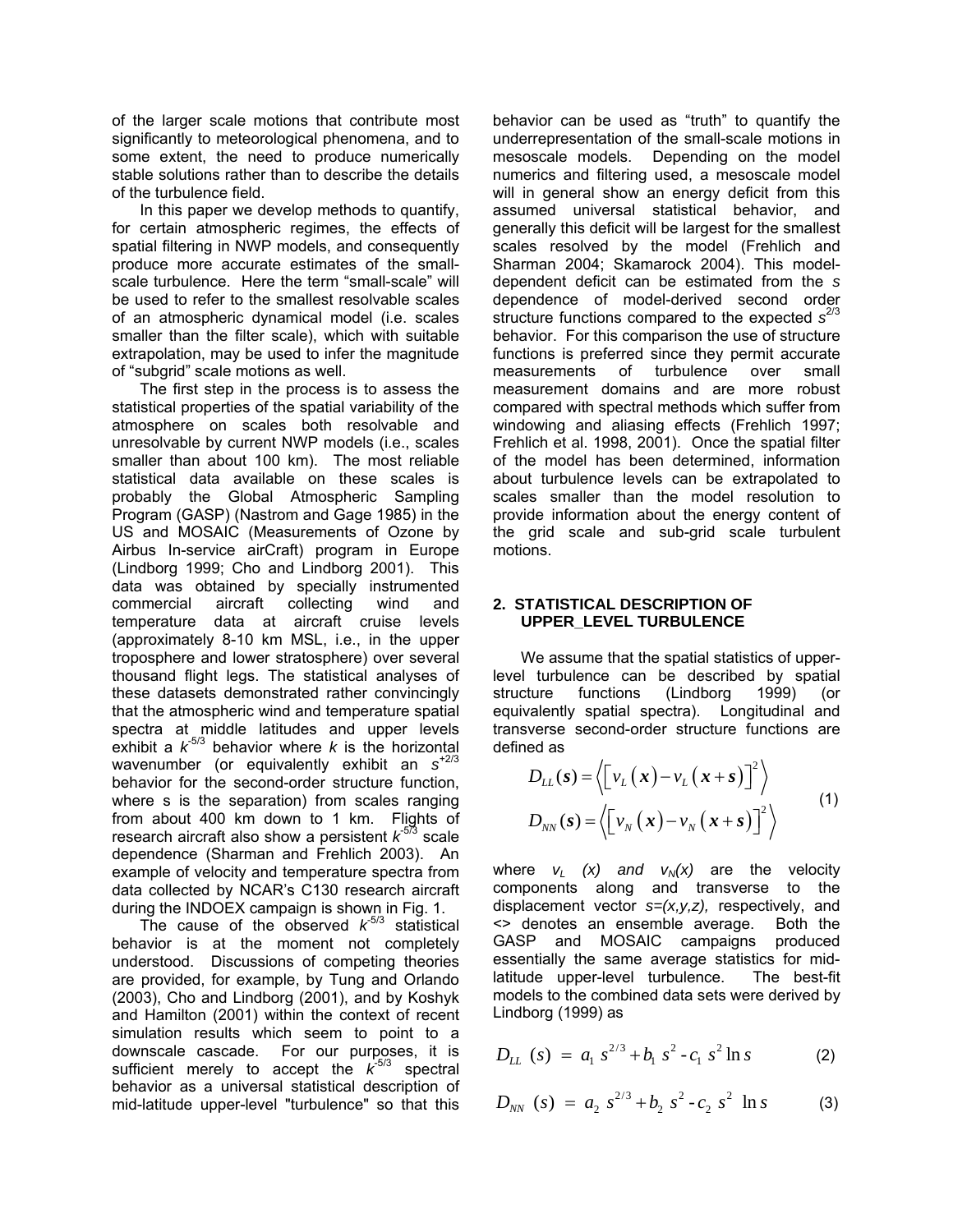where

$$
a_1 \approx 0.0036 \ m^{4/3} s^{-2}
$$
,  $a_2 \approx 0.004 \ m^{4/3} s^{-2}$ ,  
\n $b_1 \approx 2.4 \times 10^{-9} s^{-2}$ ,  $b_2 \approx 6.5 \times 10^{-9} s^{-2}$ ,  
\n $c_1 \approx 0.16 \times 10^{-9} s^{-2}$ ,  $c_2 \approx 0.43 \times 10^{-9} s^{-2}$ .

Note that for small spacings *s*, the first term dominates, and the structure functions recover the Kolmogorov form of fully developed 3D isotropic, in which case the turbulence intensity, as measured by the eddy dissipation rate  $\varepsilon$ , is related to  $D_{LL}$  (*s*) and  $D_{NN}$  (*s*) [Monin and Yaglom (1975) Eq.  $(2.17)$ ] through

$$
D_{LL}(s) = C_K \ \varepsilon^{2/3} \ s^{2/3} \approx 2 \ \varepsilon^{2/3} s^{2/3} \tag{4}
$$

$$
D_{NN}(s) = \frac{4}{3} C_K \ \varepsilon^{2/3} \ s^{2/3} \approx \frac{8}{3} \ \varepsilon^{2/3} s^{2/3} \tag{5}
$$

where  $C_K \approx 2$  is the Kolmogorov constant. For fully-developed 2D isotropic turbulence analogous relations can be written as (Lindborg 1999)

$$
D_{LL}(s) = C_K \varepsilon^{2/3} s^{2/3} \approx 2 \varepsilon^{2/3} s^{2/3}
$$
 (6)

$$
D_{NN}(s) = \frac{5}{3} C_K \varepsilon^{2/3} s^{2/3} \approx \frac{10}{3} \varepsilon^{2/3} s^{2/3}
$$
 (7)

where  $\epsilon$  as used here, may not strictly satisfy the definition of 3D turbulence.

An empirical function *D*model (*s*) for the modelderived structure functions can be determined to explicitly account for the model-dependent filter function. The simplest such empirical function has the form

$$
D_{\text{model}}(s) = K D_{\text{cor}}(s) D_{\text{ref}}(s) \tag{8}
$$

where *K* is a constant and  $D_{\text{cor}}(s)$  describes the correction produced by the model filter, and *D*ref(*s*) is a normalized form of the in-situ measured structure functions, e.g., the Lindborg model. Note that according to the analysis of the GASP data by Nastrom and Gage (1985) and of the MOZAIC data by Cho and Lindborg (2001), the reference structure function model depends weakly on the measurement region, i.e., altitude, latitude, and longitude, but this effect will be ignored here. If the reference normalized longitudinal structure function is taken as the Lindborg best-fit model Eq. (2), i.e.,

$$
D_{\text{LLref}} (s) = s^{2/3} + \frac{b_1}{a_1} s^2 - \frac{c_1}{a_1} s^2 \ln s
$$
 (9)

then the correction function  $D_{\rm cor}(s)$  should approach unity for large separations where the effects of the spatial filter are negligible. For small spacings s, the model structure function  $D_{model}(s)$ should approach  $s^2$  to reflect the spatial smoothing of the fields at the smallest scales. Therefore, we select the following simple empirical function which satisfies both these requirements

$$
D_{\text{LLoc}}(s) = \frac{(s/p_1)^{4/3}}{1 + (s/p_1)^{4/3} + p_2 (s/p_1)^{2/3}}
$$
 (10)

where  $p_1$  is the length scale of the model filter and  $p_2$  is a fitting parameter. The best-fit constant

$$
K = C_K \ \varepsilon^{2/3} \approx 2 \ \varepsilon^{2/3} \tag{11}
$$

provides an estimate of ε. Alternatively, if the reference normalized transverse structure function is taken as the Lindborg 2D isotropic model

$$
D_{\text{NNref}} (s) = s^{2/3} + d_1 s^2 - d_2 s^2 \ln s \qquad (12)
$$

where  $d_1=(9b_1-3c_1)/(5a_1)$ ,  $d_2=9c_1/(5a_1)$  and the best-fit constant

$$
K = \frac{5}{3} C_K \ \varepsilon^{2/3} \approx \frac{10}{3} \ \varepsilon^{2/3} \tag{13}
$$

provides an estimate of ε. The unknown parameters  $p_1$  and  $p_2$  are determined by minimizing the chi-squared error (Press et al. 1986) between the empirical model and the average structure functions derived from the NWP model. For example, Fig. 2 shows the velocity structure functions derived from RUC20 NWP analyses (Benjamin et al. 2004). The same analyses on the RUC20 forecasts produce almost identical results. Note that the best-fit model structure function is almost identical to the measured structure function. Also shown in Fig. 2 is the theoretical calculation of the longitudinal (LL60 km) and transverse (NN60 km) structure functions assuming the model values are given by a 60 km grid cell and assuming the atmospheric statistics are described by the 2D isotropic Lindborg. As can be seen, the RUC20 analysis is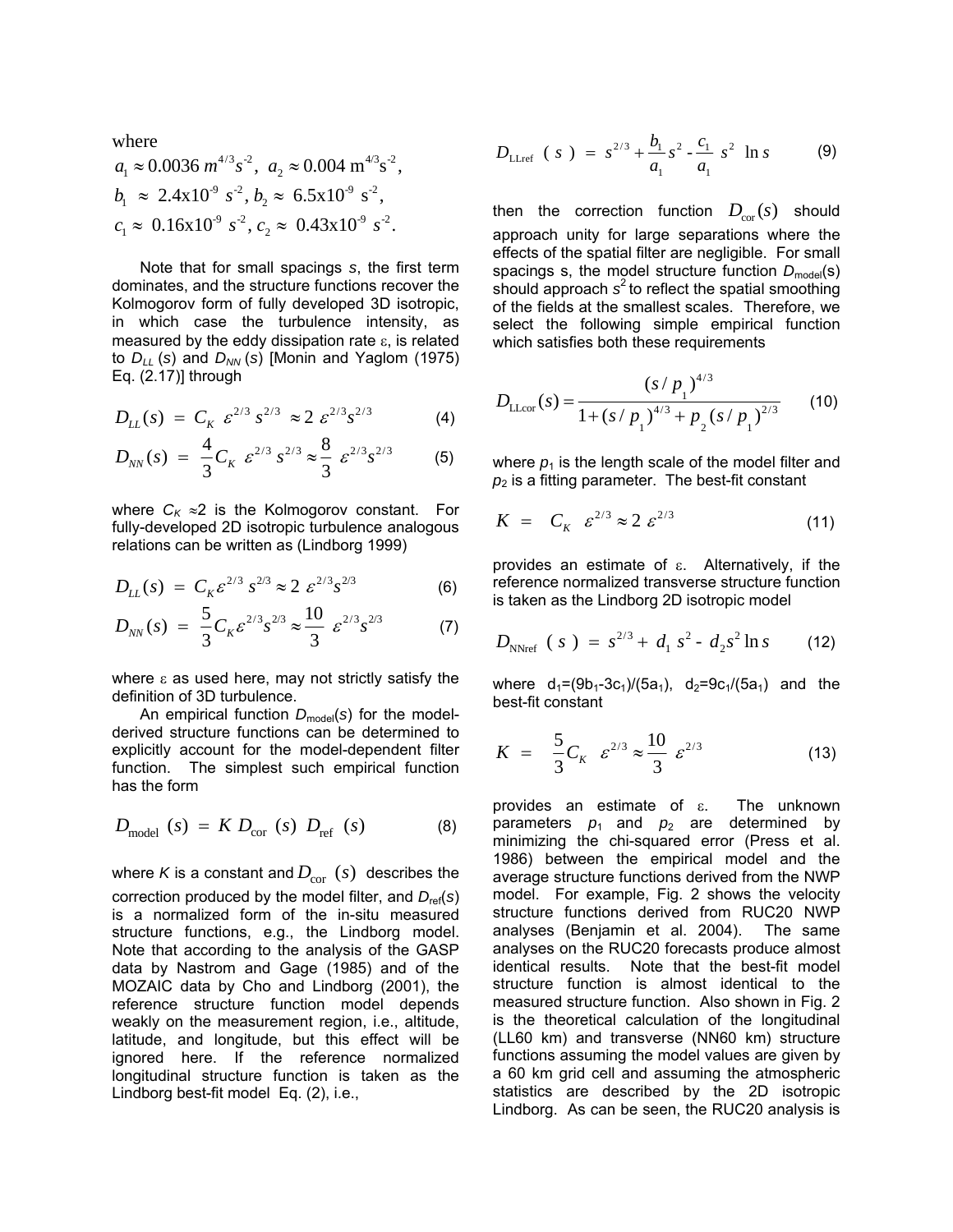well approximated by the 60 km grid cell filtering for the longitudinal structure function while there is a small error for the transverse structure function. This heavy filtering is typical of NWP models.

The RUC20 model also provides diagnostic estimates of the vertical velocity *w* (related to the vertical *p* velocity ω) and should also contain information about the small-scale turbulence. Unfortunately, *in situ* truth measurements of vertical velocity statistics are not available from aircraft data as they are from the GASP and MOZAIC data for horizontal velocities, however, a simple model is provided from turbulence theory. We propose a universal model for the structure function of the RUC20 *w* field as

$$
D_{\text{model}}(s) = \frac{K(s/c_1)^{c_2}}{1 + (s/c_1)^{c_2} + c_3 (s/c_1)^{c_4}}
$$
 (14)

where

$$
K = 2\sigma_{\rm w}^2 \tag{15}
$$

and  $\sigma_w^2$  is the variance of the vertical velocity. The yearly average of the RUC20 *w* structure function analyses at 10 km altitude and the best fit model is shown in Fig. 3 with the characteristic constant value of  $K = 2\sigma_w^2$  at large lags indicating uncorrelated vertical velocity fluctuations.

### **3. ESTIMATES OF LOCAL TURBULENCE INTENSITY**

Various methods have been proposed to estimate turbulence associated with unresolved scales (i.e., subgrid scale or sgs) from resolved scales of the numerical model fields. The most common are based on prognostic equations of the sgs turbulent kinetic energy (TKE) (e.g., Deardorff 1970; Moeng and Sullivan 1994; Pielke 2002). This requires assumptions about the local conditions to connect resolved scale gradients to sgs TKE. Since the horizontal statistics of the velocity and temperature fields have a robust description, we propose instead to estimate local (i.e., all scales less than the model filter cutoff, including subgrid scales) turbulence intensities based on the assumption of a universal spatial filter for the model as outlined in the previous section. A similar approach has been used to estimate the statistics of small-scale turbulence from lidar measurements using a correction for the spatial average of the lidar pulse (Frehlich 1997; Frehlich et al. 1998; Frehlich and Cornman 2002). If the model does indeed have a universal filter function, i.e., the functional form of the structure functions is independent of location, then local estimates of the level *K* (or equivalently of ε <sup>2/3</sup> or  $2\sigma_w^2$ ) can be produced by a best-fit to the shape of the structure functions using the previously derived longitudinal and transverse structure functions, respectively (Frehlich and Sharman 2004). For the horizontal velocities the longitudinal structure functions seem to have a slightly better defined s<sup>2/3</sup> region (cf. Fig. 2), so we use the average of the two longitudinal structure functions (east-west and north-south) to produce local estimates of ε. In Fig. 4 plots are provided of average longitudinal structure functions of horizontal velocity at various locations in a RUC20 model field at an altitude of 10 km and the corresponding estimates of  $\varepsilon^{1/3}$  derived from a 5x5 point horizontal domain (100x100 km). Note that at each location the fit is quite good, and the shape of the structure functions is approximately the same, but the levels  $\varepsilon^{1/3}$  can differ considerably.

In a similar manner, local estimates of the turbulence intensity  $\sigma_w$  can be produced from the best-fit constant *K* to the structure functions of *w*. Examples of a few structure functions and the corresponding estimates of  $\sigma_w$  are shown in Fig. 5. Note that the *w* structure functions have more variability than the structure functions of horizontal velocity shown in of Fig. 4.

#### **4. ESTIMATES OF THE PROBABILITY DENSITY FUNCTION OF LOCAL TURBULENCE**

The statistical description of the structure function estimates of the local turbulence levels ε or  $\sigma_w$  is fully described by the probability density function (PDF). The PDF of the variations in the spectral level of the GASP data is well described by a log-normal distribution (Nastrom and Gage 1985). This is equivalent to a log-normal PDF for which is completely defined by the two parameters: < log  $\varepsilon$  > or the median value  $\varepsilon_{50}$  and the standard deviation  $σ<sub>loqε</sub>$  of log<sub>10</sub>ε. From the GASP data, Frehlich (2001) derived these parameters as  $\varepsilon_{50}$ =2.66x10<sup>-5</sup>m<sup>2</sup>s<sup>-3</sup>,  $\sigma_{\text{logg}}$ =0.63, and in addition,  $\epsilon$  = 7.64x10<sup>-5</sup> m<sup>2</sup>s<sup>-3</sup>. The PDF of the RUC20 estimates of ε from local structure function estimates over an *L*x*L* sub-domain for two values of *L* are compared to the log-normal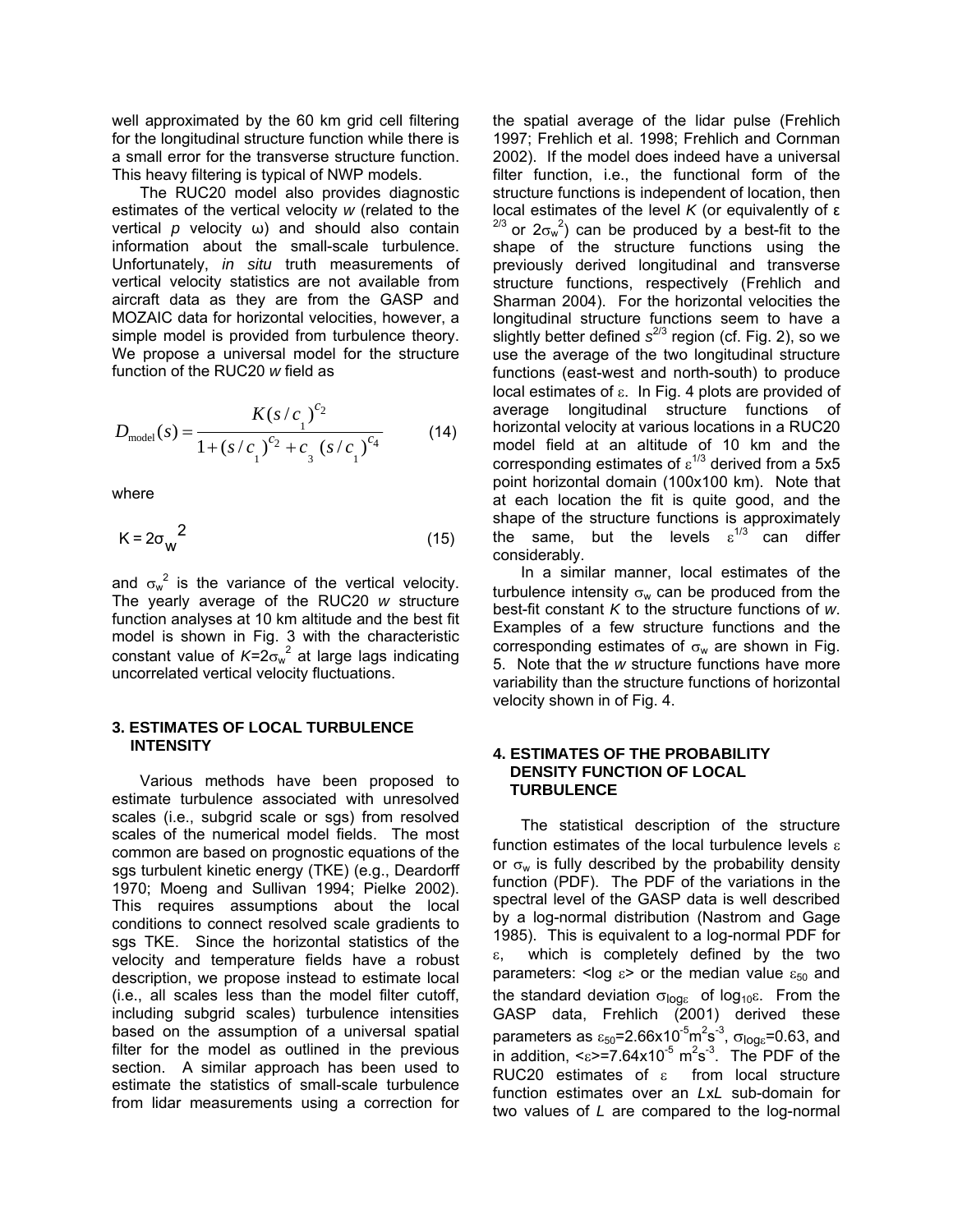model with these parameters in Fig. 6. It should be pointed out that the estimates of  $\epsilon$  from the GASP data were produced from the spectral level at a wavelength of 400 km for flight legs longer than 2400 km (i.e., *along a line*) which will have different statistics than the RUC20 estimates which were produced *over a square domain* (see Frehlich and Sharman 2004). However, all the PDFs agree well with the log-normal model, although the RUC20 derived estimates depend on the averaging length *L*.

## **5. THE USE OF STRUCTURE FUNCTION ANALYSES TO DIAGNOSE UPPER- AND MID-LEVEL TURBULENCE CONDITIONS**

Over the years there have been continuous efforts to nowcast and forecast the occurrence aircraft-scale turbulence through the use of various manual and automated turbulence diagnostics derived from NWP model output (e.g., Ellrod and Knapp 1992, Marroquin 1998, Tebaldi et al., 2002). Most of these turbulence diagnostics do not have a rigorous basis from turbulence theory, but rather relate expected turbulence intensities to larger scale features in the atmosphere, such as upper-level fronts and jet streams. However, we can apply the ideas presented in the previous sections to use NWP model-derived structure functions to produce patterns of turbulence intensities  $\varepsilon^{1/3}$  and  $\sigma_w$  as shown in the example of Fig. 7. These contours were produced from a particular RUC20 analysis at 10 km. Note the high spatial variability in both fields. For reference Fig . 8 shows the associated synoptic situation. It is apparent in this and other cases we've looked at, that large values of  $\varepsilon^{1/3}$ correlate well with large shears that may be associated with an upper level jet for example, but the larger values of  $\sigma_w$  seem to correspond to regions of convective activity. This these two diagnostics seem to be identifying different turbulence sources.

Currently, the accuracy of the derived values of  $\epsilon^{1/3}$  and  $\sigma_w$  (or any other turbulence diagnostic) can be assessed from the only routine observations of atmospheric turbulence available, reports of encounters with turbulence by pilots (PIREPs). PIREPs are semi-automated and give information about a turbulence encounter (time, latitude, longitude, altitude, severity), however there is some subjectivity associated with these reports, especially with regard to severity (reported on a 5 point scale: null, light, moderate, severe, or extreme), and it must be realized that the report is based on a turbulence experience along a flight path, i.e. along a line. If the modelderived diagnostics are supposed to be a grid point average, the correspondence to a line is not necessary direct. Nevertheless, the relative performance of various diagnostics can be evaluated by comparisons to turbulence PIREPs as in Tebaldi et al. (2002). In that study the metric used to evaluate the performance of various turbulence diagnostics was the area contained under probability of detection (POD) curves, similar to radar operating characteristic curves.

To construct POD curves, a set of thresholds are assumed for each diagnostic, and given that threshold, the diagnostic performance based on comparisons to available turbulence pilot reports was evaluated for both null (as measured by PODN, the fraction of null events correctly detected) and moderate or greater turbulence reports (as measured by PODY, the fraction of moderate or greater turbulence events correctly detected). The curves are then produced from the computed PODY values versus PODN values for each of the chosen thresholds. For small values of the chosen threshold, PODY will obviously be high, near unity, while PODN will be low, near 0, and vice versa for large values of the chosen threshold. For the range of thresholds selected, higher combinations of PODY and PODN and therefore larger areas under the PODY-PODN curves, imply greater skill in discriminating between null and moderate-or-greater turbulence events. Uncorrelated diagnostics produce a straight diagonal line indicating no skill.

Figs. 9 and 10 show POD curves constructed in this manner for the  $\varepsilon^{1/3}$  and  $\sigma_w$  diagnostics based on structure function computations for upper- and mid-levels respectively, compared to the Marroquin (1998) TKE diagnostic. The Marroquin (1998) approach uses a steady state approximation to the TKE prognostic equation, and should therefore provide similar estimates of TKE to those produced by most sub-grid parameterizations used in current NWP models. The diagnostics were computed from RUC20 1800 UTC 6-hour forecasts (valid at 0000 UTC) analyses over a 3-month period from Nov 2002- Jan 2003. Based on the area under the curves, the structure function derived  $\epsilon^{1/3}$  and  $\sigma_w$ diagnostics are superior to TKE diagnostic. These algorithms are therefore potentially quite useful for operational forecasting of upper-level and mid-level turbulence, and the optimal combination of all the diagnostic metrics is currently being evaluated.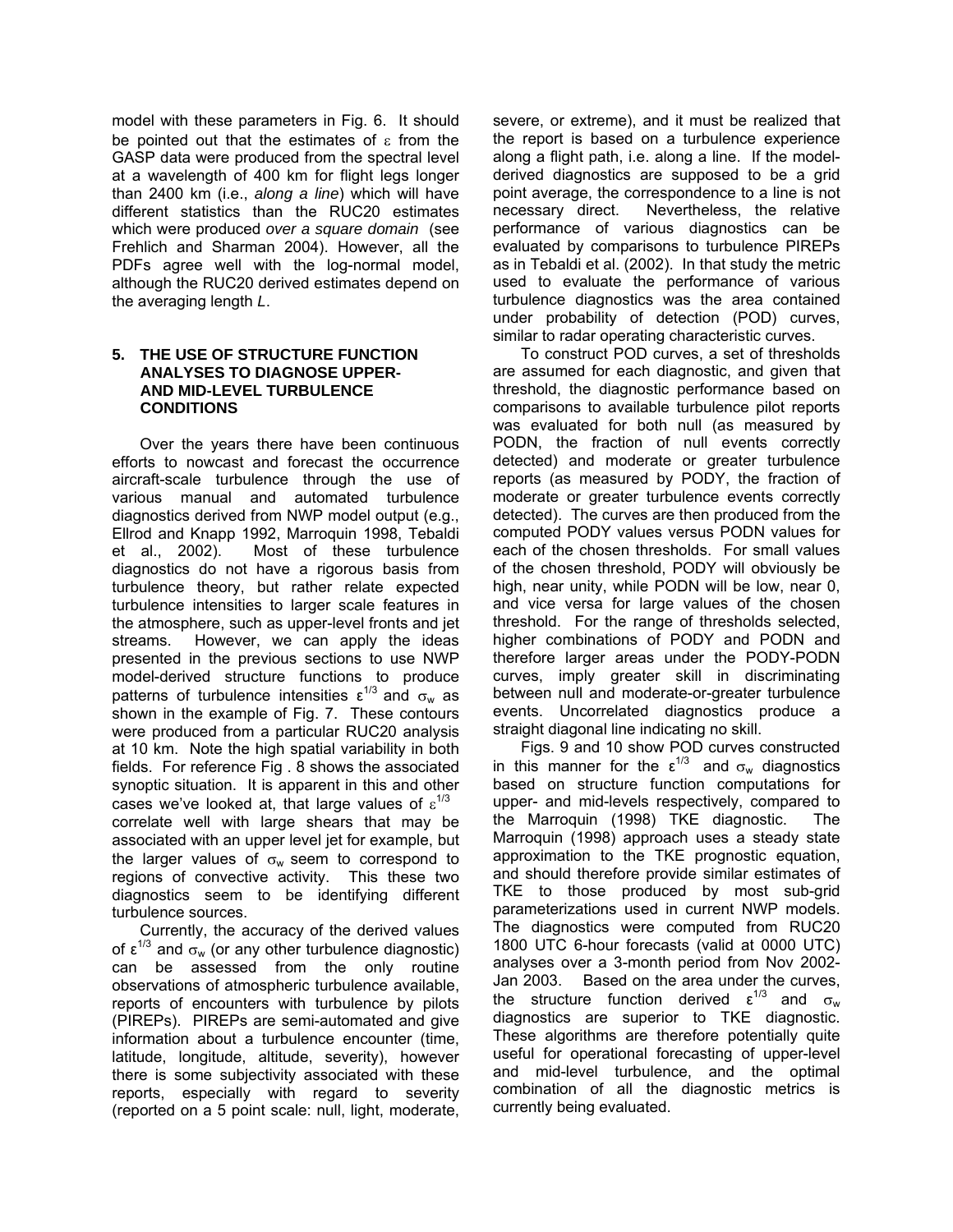# **6. DISCUSSION**

A procedure has been presented to estimate the small-scale turbulence levels from any mesoscale NWP model using estimates of the local structure functions of model variables, provided adequate spatial resolution is available to resolve at least part of the  $s^{+2/3}$  (or  $k^{5/3}$  ) powerlaw region. The key assumptions for a given altitude of interest are the existence of (1) a universal statistical description of the small-scale turbulence, and (2) a universal representation of the spatial filter for the model. The extensive archive of in-situ aircraft measurements provided by the GASP and MOZAIC datasets has produced a robust universal description of the velocity and temperature fields at typical aircraft cruising altitudes of 10 km. This description is duplicated by the average structure functions derived from the RUC20 mesoscale NWP model (Fig. 2). An accurate estimate of the spatial filter of mesoscale models such as RUC20 is produced from the average structure functions of the model variables and the universal in-situ model (Fig. 2). The average velocity structure functions derived from RUC20 analyses agree well with the theoretical calculation assuming the model values are produced as an average over a 60x60 km grid cell (Fig. 2), thus indicating the true spatial filtering of the model and producing a quantitative metric for model resolution. Estimates of small-scale turbulence are produced from the scaling constant of the best-fit universal structure function to the local structure function estimates (e.g., Figs. 4, 5). These techniques could be applied to other levels (i.e., lower to mid-troposphere and stratosphere) if suitable estimates of the spatial statistics become available, either from data or reliable numerical simulation models. To produce the mid-level POD plots presented in Fig. 11 an atmospheric statistical description of Lindborg (1999) is assumed to apply.

The climatology of the small-scale turbulence is well defined by the probability density function (PDF) and the spatial statistics of the estimates. The PDF of small-scale turbulence levels for the velocity field described by  $ε$  (Fig. 6) is approximately log-normal, i.e., the  $log_{10}$  of  $\epsilon$  has a normal or Gaussian distribution. However, the parameters of the log-normal distribution depend on the averaging length *L* and have simple scaling laws (Frehlich and Sharman 2004). The variability of the small-scale metrics for turbulence intensity is the essential component of Kolmogorov's refined similarity theory (Monin and Yaglom 1975) for velocity fields and the extension to the temperature field. An accurate statistical description of atmospheric turbulence must include this variability.

There are many applications for these local turbulence estimates. These include incorporating the turbulence related variability into optimal data assimilation methods, improving subgrid scale turbulence parameterizations, forecasting turbulence and climatology of aircraftscale turbulence for aviation safety, extracting turbulence climatologies from archived model fields, and calculating accurate error bars for various statistics.

With regards to producing turbulence forecasts, the ability to provide accurate aircraft scale turbulence nowcasts and forecasts is hampered by several fundamental difficulties:

- (1) The resolution of current NWP models (several 10s km to 100 km roughly) is about two orders of magnitude too coarse to resolve aircraft scale turbulence (roughly 100s m). Therefore, aircraft scale turbulence diagnoses and predictions must be based on large scale features.
- (2) The performance of turbulence diagnostics is hampered by our current lack of understanding of the linkage between NWP observable scale features and aircraft scale turbulence. An implicit assumption in all current turbulence diagnostics is that turbulence generating mechanisms have their origin at resolvable scales and the energy introduced at those scales cascades down to aircraft scales, but it is unclear what the exact mechanism is that creates small scale motion from the larger scales. For example the two small-scale turbulence metrics from the RUC20 analysis  $\varepsilon^{1/3}$  and  $\sigma_w$  have different spatial patterns as shown in Figs. 7-8. This may indicate that each metric is sensitive to different turbulence phenomena, e.g.,  $\epsilon^{1/3}$  may indicate the presence of fronts and horizontal wind shears, while  $\sigma_w$  may be indicative of vertical variability due to large convective complexes.
- (3) Even if it is true that aircraft scale turbulence has its origins at the resolvable scales, the turbulence forecast system has all the inherent NWP errors associated with the resolvable scales.
- (4) It is not clear that any single turbulence diagnostic is capable of capturing all the relevant information that the larger scale representations can provide.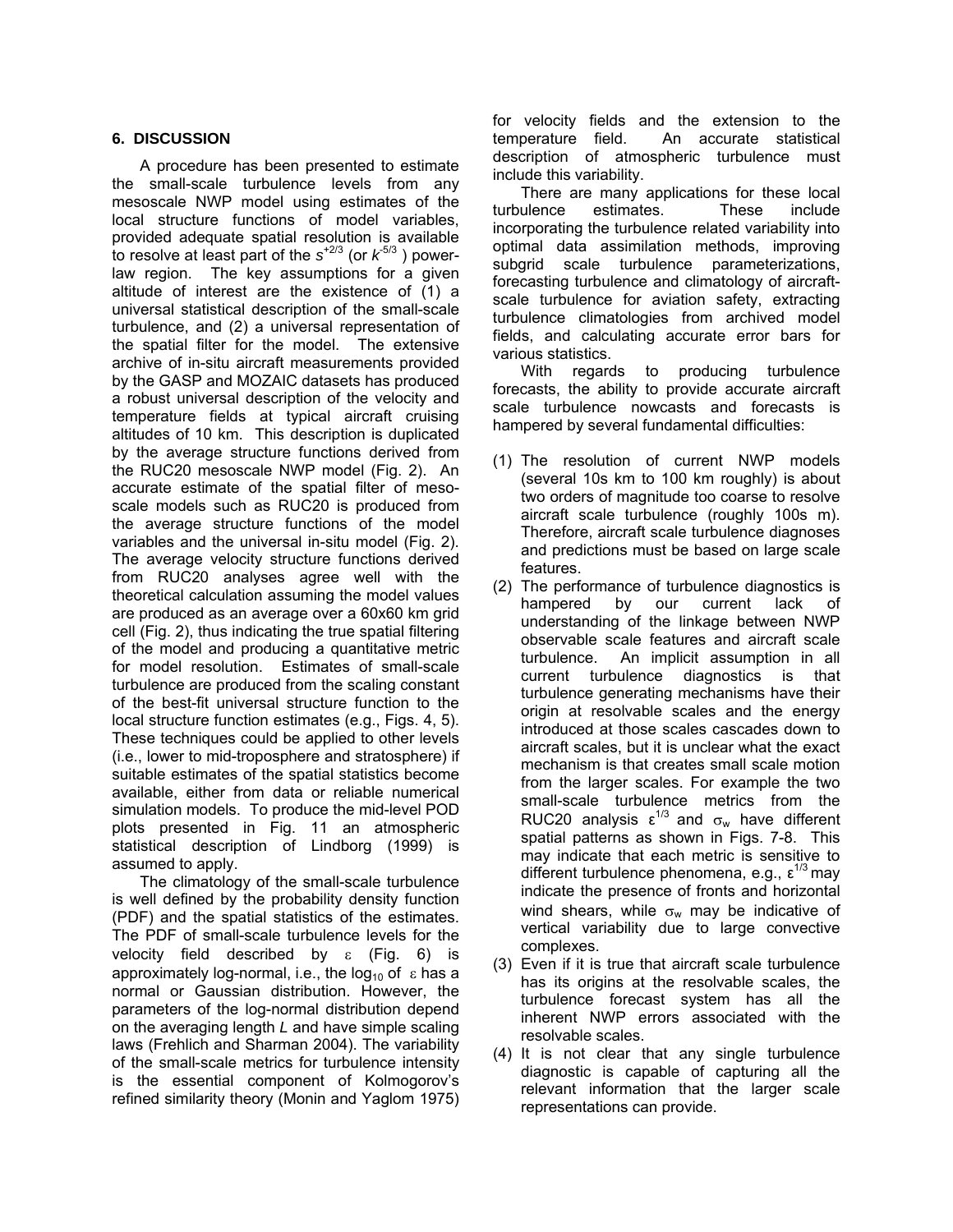- (5) The large amount of spatial filtering in operational NWP models may be limiting the useful information necessary to correctly diagnose the smallest scales in the model. Next generation NWP models should attempt to reduce the filtering with improved higher order numerics (e.g., Skamarock 2004).
- (6) Finally, there is the difficult matter of verification. Here we have used PIREPs for statistical tuning and verification of the structure function diagnostics. But an individual PIREP is subject to spatial and temporal errors, and is subjective in its intensity rating. Since turbulence structures by their very nature are highly spatially variable (see Figs. 7-8), new verification metrics based on probabilistic forecast metrics may be required to accurately reflect the improvements in turbulence diagnostics and in the use of higher resolution models. The quantitative automated in-situ turbulence reporting system (Cornman et al., 1995) should eliminate most of the uncertainty associated with PIREPs but a link must first be established between median statistics and line average statistics for rigorous analysis.

*Acknowledgments.* This research is in response to requirements and funding by the Federal Aviation Administration (FAA). The views expressed are those of the authors and do not necessarily represent the official policy or position of the FAA.

#### REFERENCES

Benjamin, S.G., G.A. Grell, J.M. Brown, T.G. Smirnova, and R. Bleck, 2004: Mesoscale weather prediction with the RUC hybrid isentropicterrain-following coordinate model. *Mon. Wea. Rev.*, **132,** 473-494.

Cho, J. Y. N. and E. Lindborg, 2001: Horizontal velocity structure functions in the upper troposphere and lower stratosphere 1. Observations. *J. Geophys. Res*., **106**, 10,223- 10,232.

Cornman, L. B., C. S. Morse, and G. Cunning, 1995: Real-time estimation of atmospheric turbulence severity from in-situ aircraft measurements. *J. Aircraft*, **32,** 171-177.

Deardorff, J. W., 1970: A numerical study of threedimensional turbulent channel flow at large Reynolds numbers. *J. Fluid Mech*., **41**, 453-480.

Dutton, J. and H. A. Panofsky, 1970: Clear Air Turbulence: A mystery may be unfolding. *Science*, **167**, 937-944.

Eichenbaum, H., 2000: Historical overview of turbulence accidents. MCR Federal, Inc. report TR-7100/023-1.

Ellrod, G. P. and D. L. Knapp, 1992: An objective clear-air turbulence forecasting technique: verification and operational use. *Wea. Forecasting*, **7**, 150-165.

Frehlich, R., 1997: Effects of wind turbulence on coherent Doppler lidar performance. *J. Atmos. Oceanic Technol.*, **14**, 54-75.

Frehlich, R., S. Hannon, and S. Henderson, 1998: Coherent Doppler lidar measurements of wind field statistics. *Bound.-Layer Meteor.*, **86**, 233-256.

Frehlich, R., L. Cornman, and R. Sharman, 2001: Simulation of three dimensional turbulent velocity fields. *J. Appl. Meteor*., **40**, 246-258.

Frehlich, R., and L. Cornman, 2002: Estimating spatial velocity statistics with coherent Doppler lidar*. J. Atmos. Ocean. Tech.*, **19**, 355-366.

Frehlich, R. and R. Sharman, 2004: Estimates of turbulence from numerical weather prediction model output with applications to turbulence diagnosis and data assimilation. *Mon. Wea. Rev*., in press.

Koshyk, J. N., and K. Hamilton, 2001: The horizontal energy spectrum and spectral budget simulated by a high-resolution tropospherestratosphere-mesosphere GCM. *J. Atmos. Sci.,58, 329-348.*

Lindborg, E., 1999: Can the atmospheric kinetic energy spectrum be explained by two-dimensional turbulence? *J. Fluid Mech.*, **388**, 259-288.

Marroquin, A., 1998: An advanced algorithm to diagnose atmospheric turbulence using numerical model output. Preprints, *Sixteenth Conf. on Weather Analysis and Forecasting*, 79-81. Phoenix, AZ. American Meteorological Society.

Moeng, C.-H., and P. P. Sullivan, 1994: A comparison of shear- and buoyancy-driven planetary boundary layer flows. *J. Atmos. Sci*., **51**, 999-1022.

Monin, A. S., and A. M. Yaglom, 1975: *Statistical Fluid Mechanics: Mechanics of Turbulence, Volume 2*, MIT Press, 874 pg.

Nastrom, G. D., and K. S. Gage, 1985: A climatology of atmospheric wavenumber spectra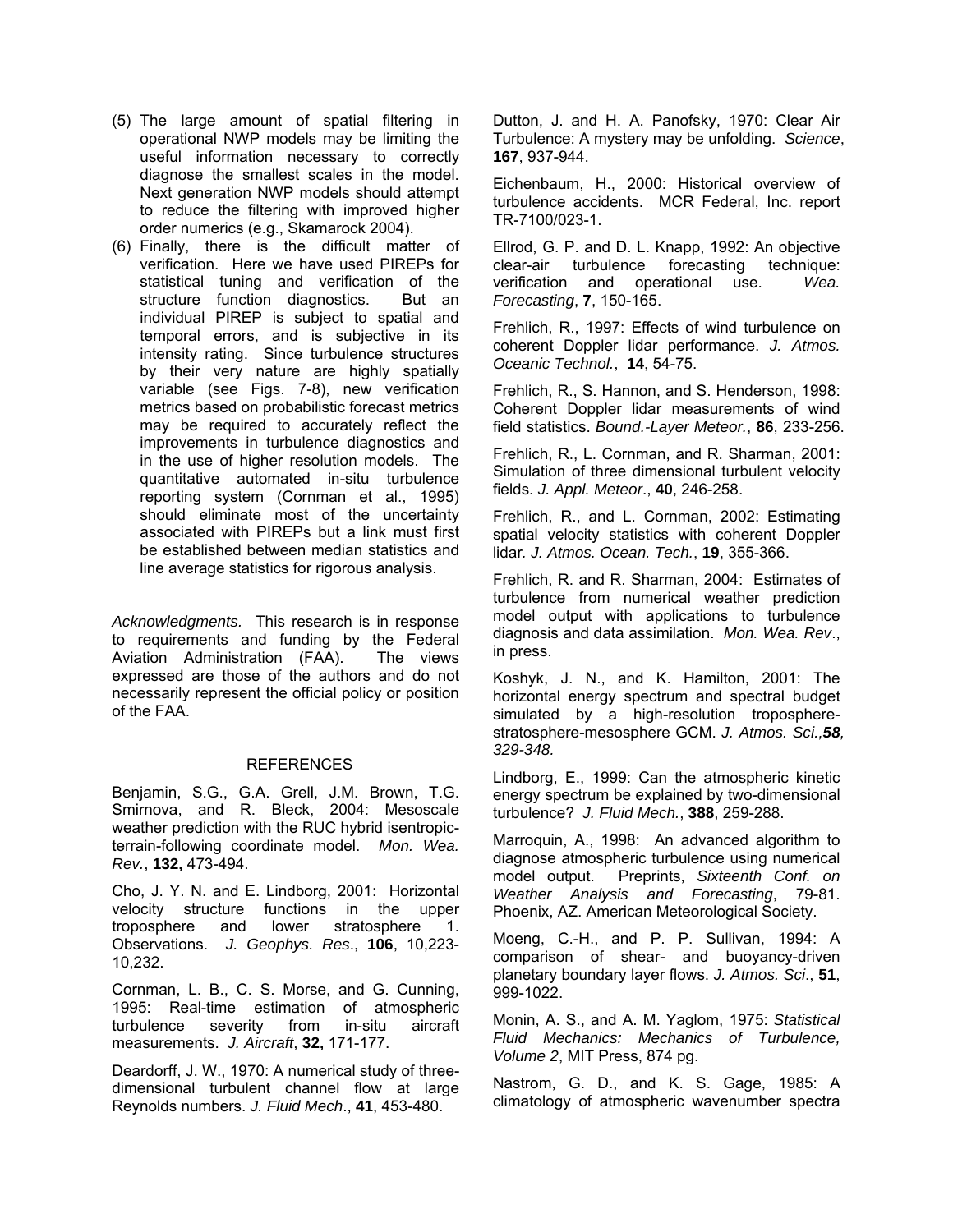of wind and temperature observed by commercial aircraft. *J. Atmos. Sci*., **42**, 950-960.

Pielke, Roger A. Sr., 2002*: Mesoscale Meteorological Modeling*, Academic Press, 676 pp.

Press, W. H., B. P. Flannery, S. A. Teukolsky, and W. T. Vetterling, 1986: *Numerical Recipes, The art of scientific computing.* Cambridge University Press, 963 pp.

Skamarock, W. C., 2004: Evaluating Mesoscale NWP Models Using Kinetic Energy Spectra. *Mon. Wea. Rev*., in press.

Sharman, R., and R. Frehlich, 2003: Aircraft scale turbulence isotropy derived from measurements and simulations. *AIAA 2003-194*, 6-9 Jan., Reno, Nevada.

Tebaldi, C., D. Nychka, B. G. Brown, and R. Sharman, 2002: Flexible discriminant techniques for forecasting clear-air turbulence. *Environmetrics 2002*, **13**, 859-878.

Tung, K. K. and W. W. Orlando, 2003: The  $k^3$ and  $k^{5/3}$  energy spectrum of atmospheric turbulence: quasigeostrophic two-level model simulation. *J. Atmos. Sci*., **60**, 824-835.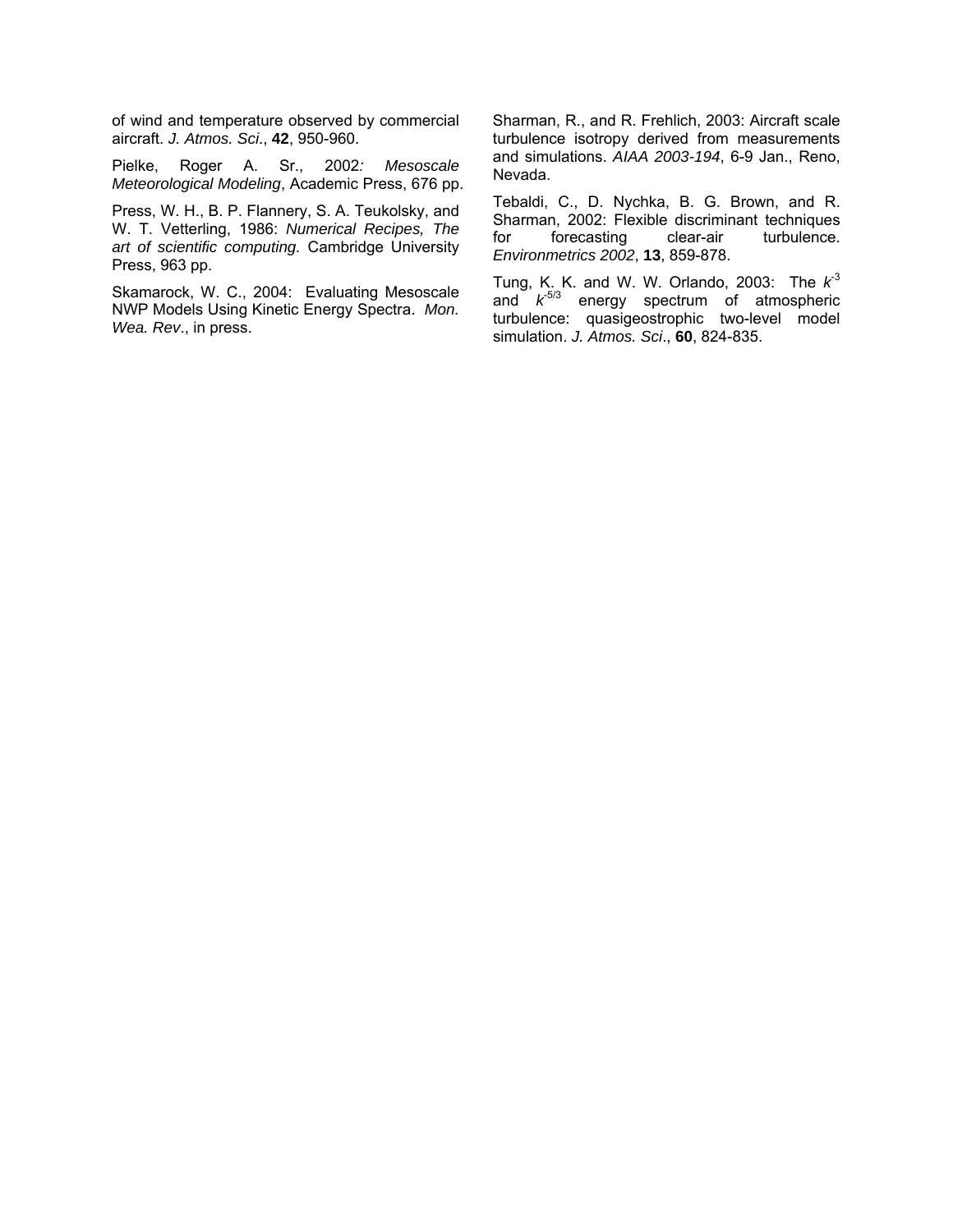

Figure 1. Longitudinal, transverse, vertical velocity, and temperature spectra, denoted S<sub>u</sub>(k),  $S_v(k)$ ,  $S_w(k)$ ,  $S_T(k)$  respectively, as derived from INDOEX field campaign data and the best-fit Kolmogorov slope of –5/3.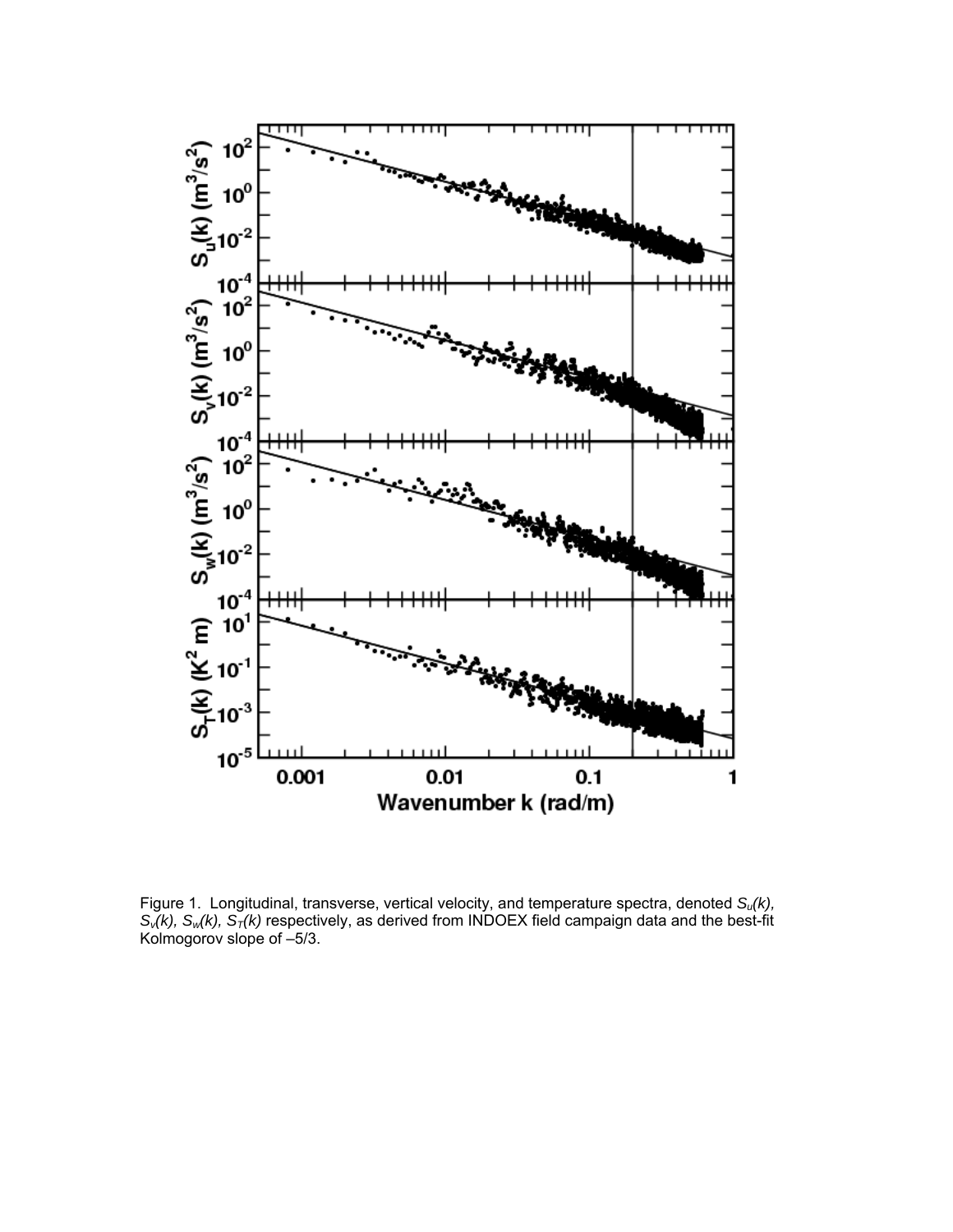

Figure 2. Average horizontal velocity structure functions from RUC20 (solid lines) for the longitudinal velocity in the East-West (EW) direction and the transverse velocity in the North-South (NS) direction, the best-fit model Eq. (8), (dashed line) with parameters  $p_1$  and  $p_2$ , the bestfit reference models Eqs. (9) and (12) (dotted line), the theoretical predictions for a 60 km grid cell (dash dotted line), and the  $s^2$  scaling.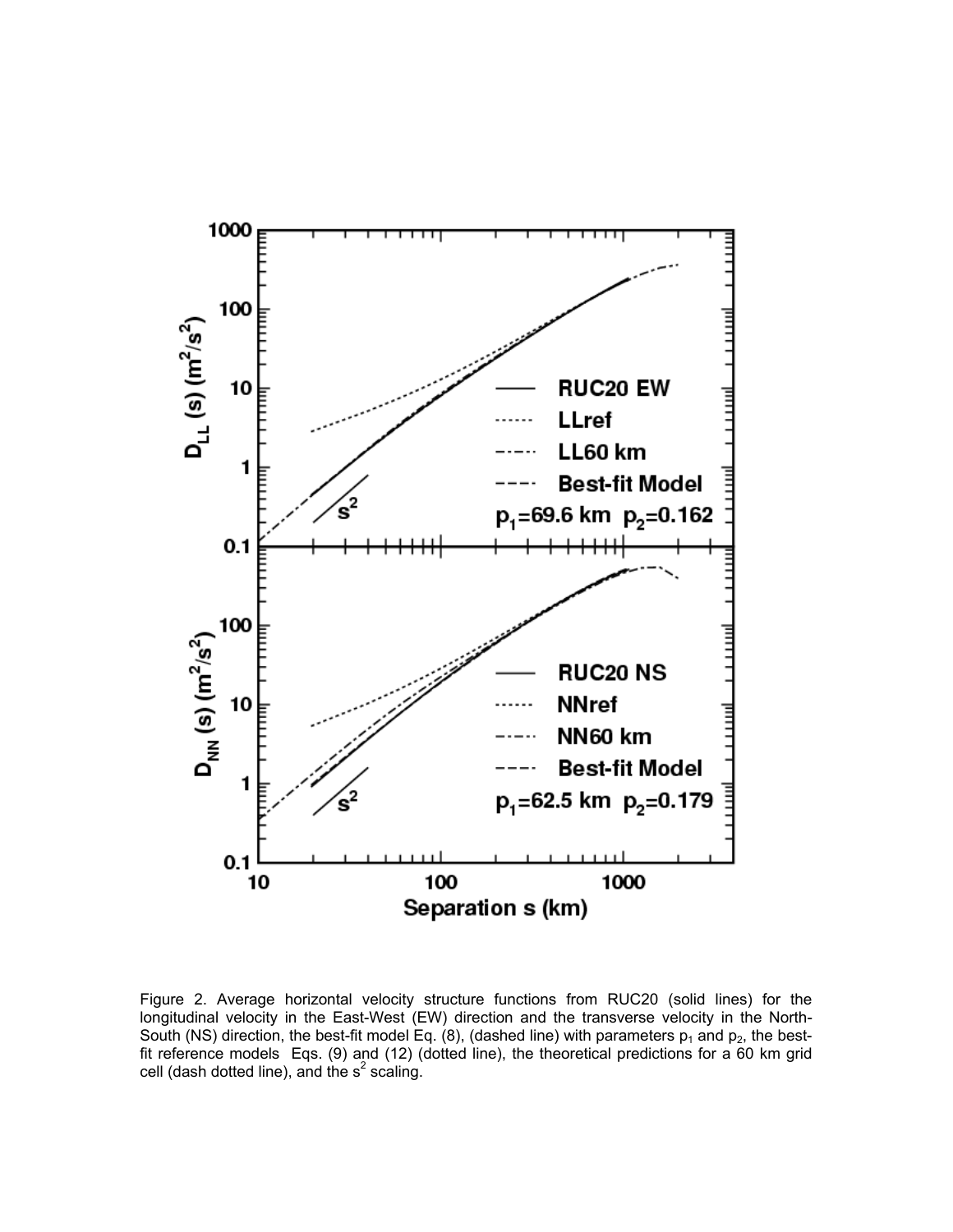

Figure 3. Average horizontal structure functions from RUC20 (solid lines) for the vertical velocity *w*, and the best-fit model Eq. (14) (dashed line) with parameters  $c_1 - c_4$ .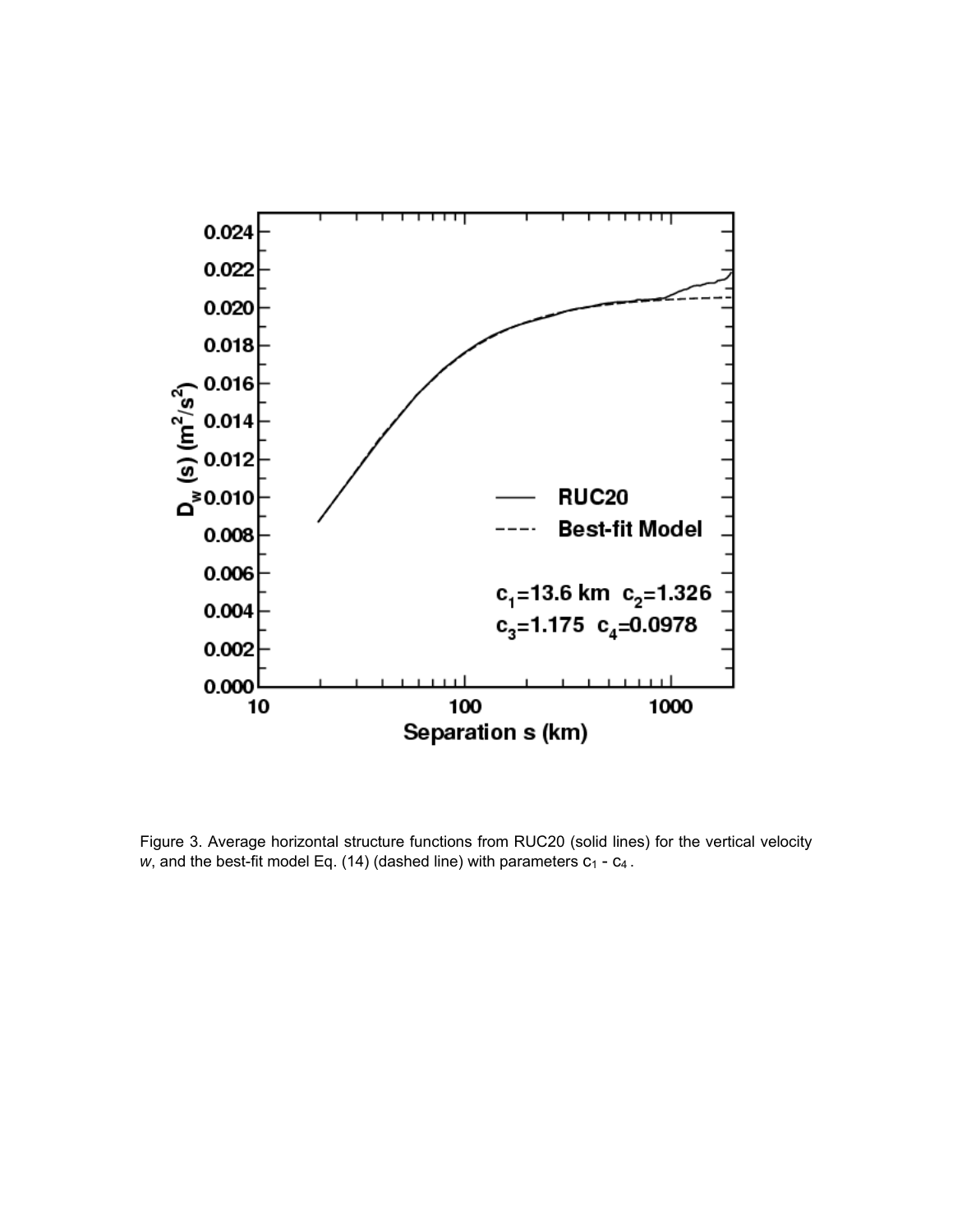

Figure 4. Example estimates (•) of longitudinal horizontal velocity structure functions *DLL(s)* from the RUC20 model using 100x100 km sub-domains, the best-fit Lindborg model Eqs. (8)-(10) (lines) with turbulence estimates  $\varepsilon^{1/3}$  (m<sup>2/3</sup>s<sup>-1</sup>) from Eq. (11) given to the left of each line, and the *s* 2 scaling for reference.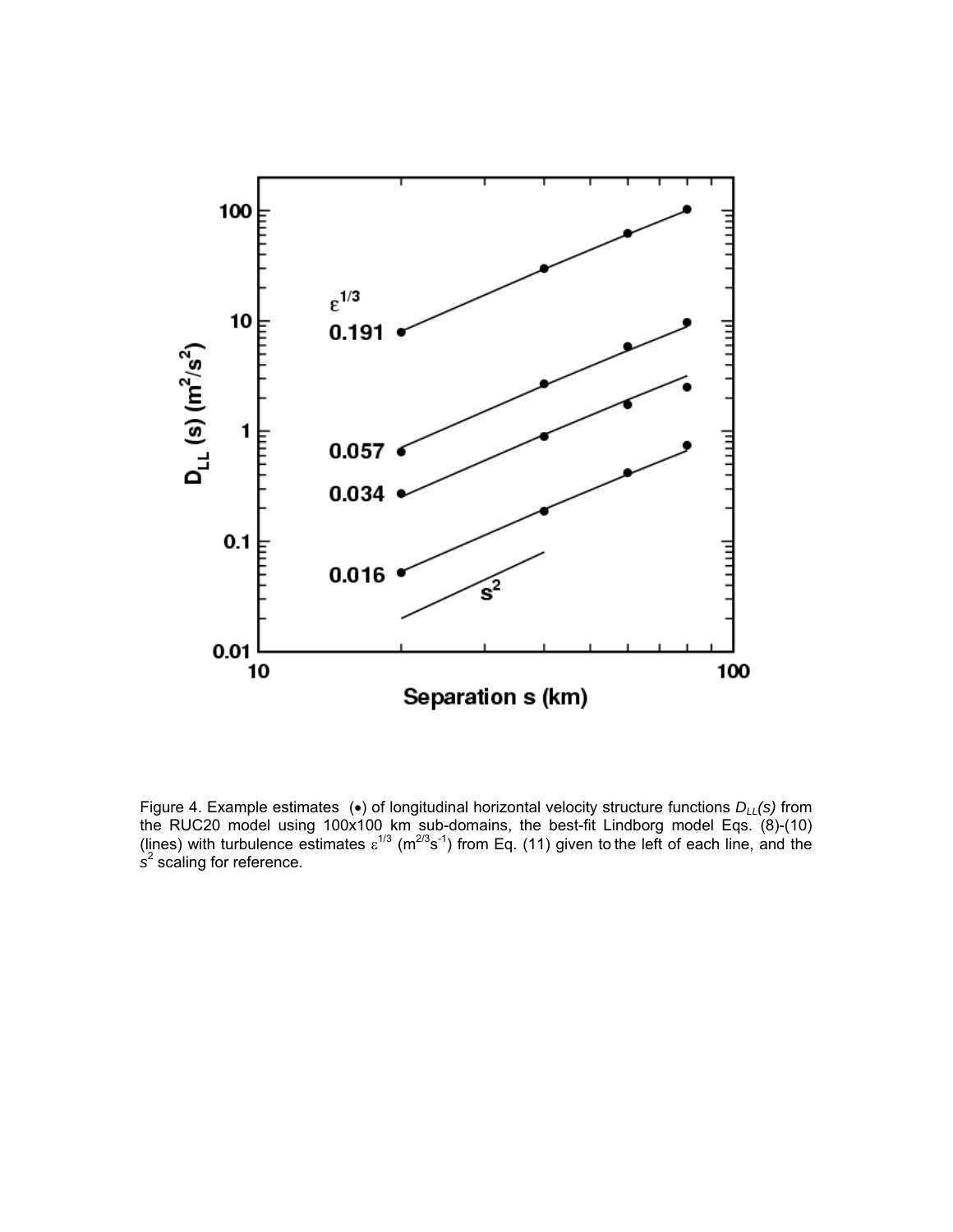

Figure 5. Example estimates (•) of vertical velocity structure functions *Dw(s)* from the RUC20 model using 100x100 km sub-domains, the best-fit model Eq. (14) (lines) with turbulence estimates  $\sigma_w$  (m s<sup>-1</sup>) from Eq. (15) displayed to the left of each line.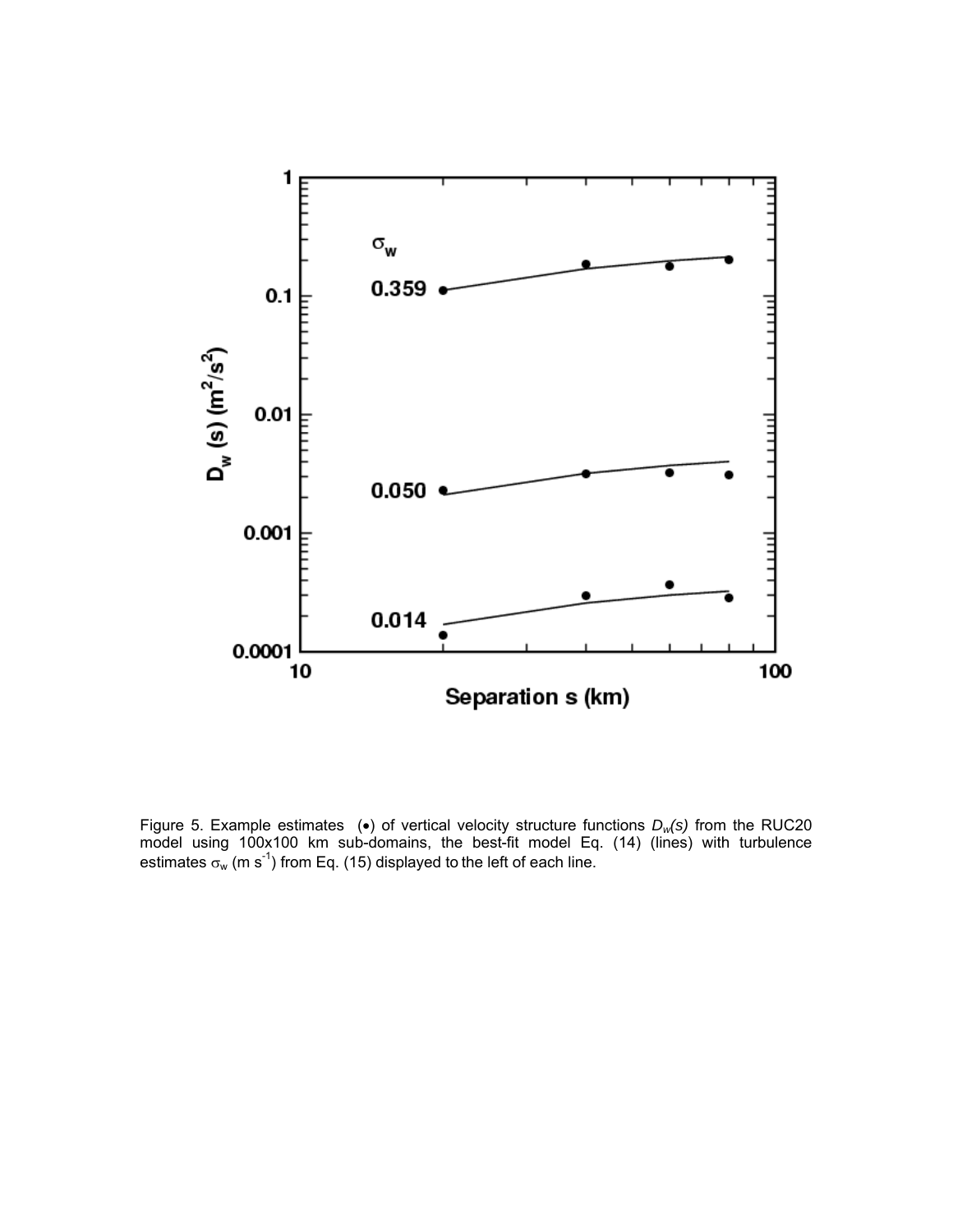

Figure 6. PDF of RUC20 estimates of ε (o) from two different square sub-domains *L*x*L*, the lognormal model prediction based on the mean and standard deviation of log ε values (solid line), and the log-normal model prediction from the GASP data derived by Frehlich (2001) (dashed line).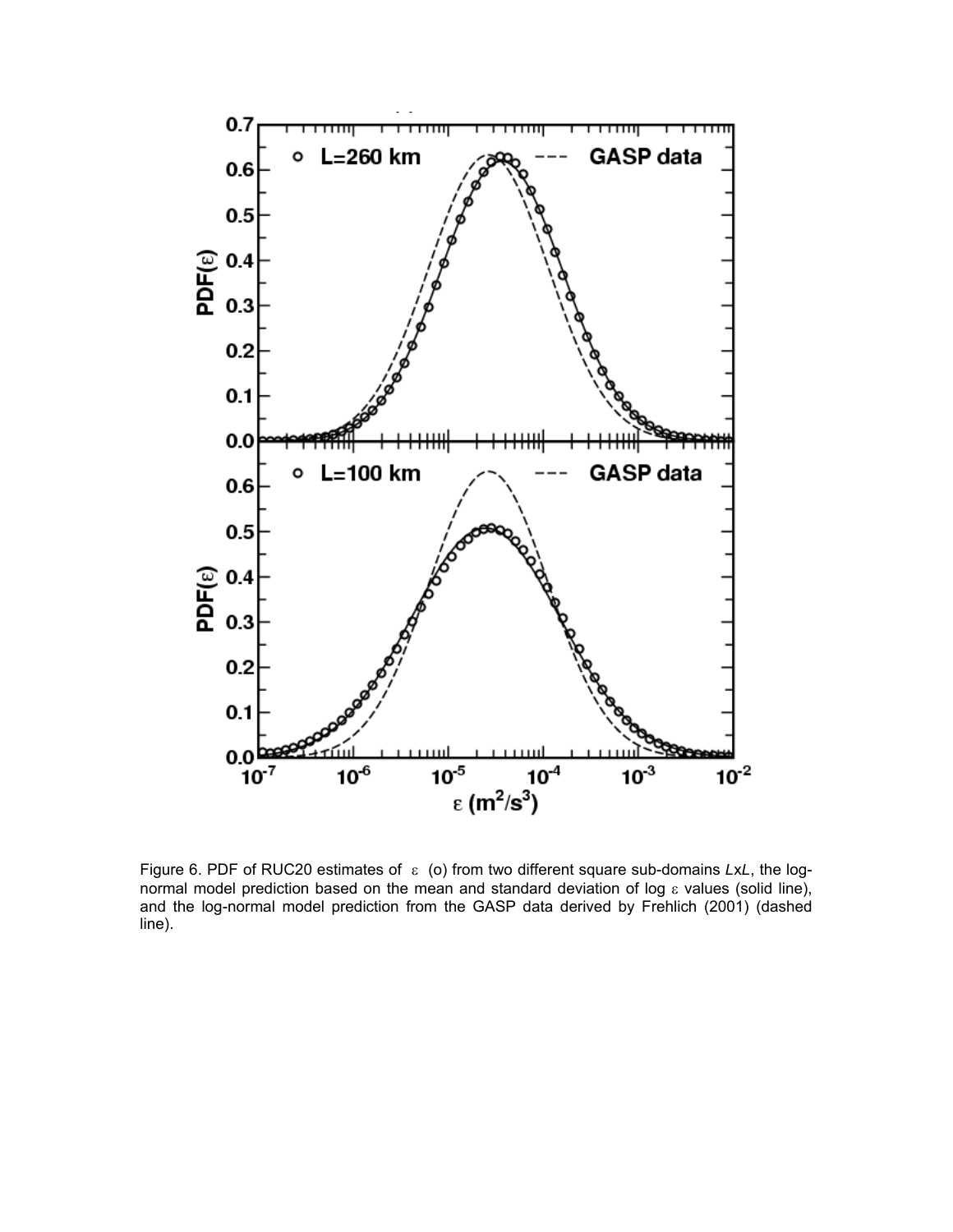

Figure 7. Estimates of small-scale turbulence  $\varepsilon^{1/3}$  (upper panel) and  $\sigma_w$  (lower panel) for a 100x100 km measurement domain.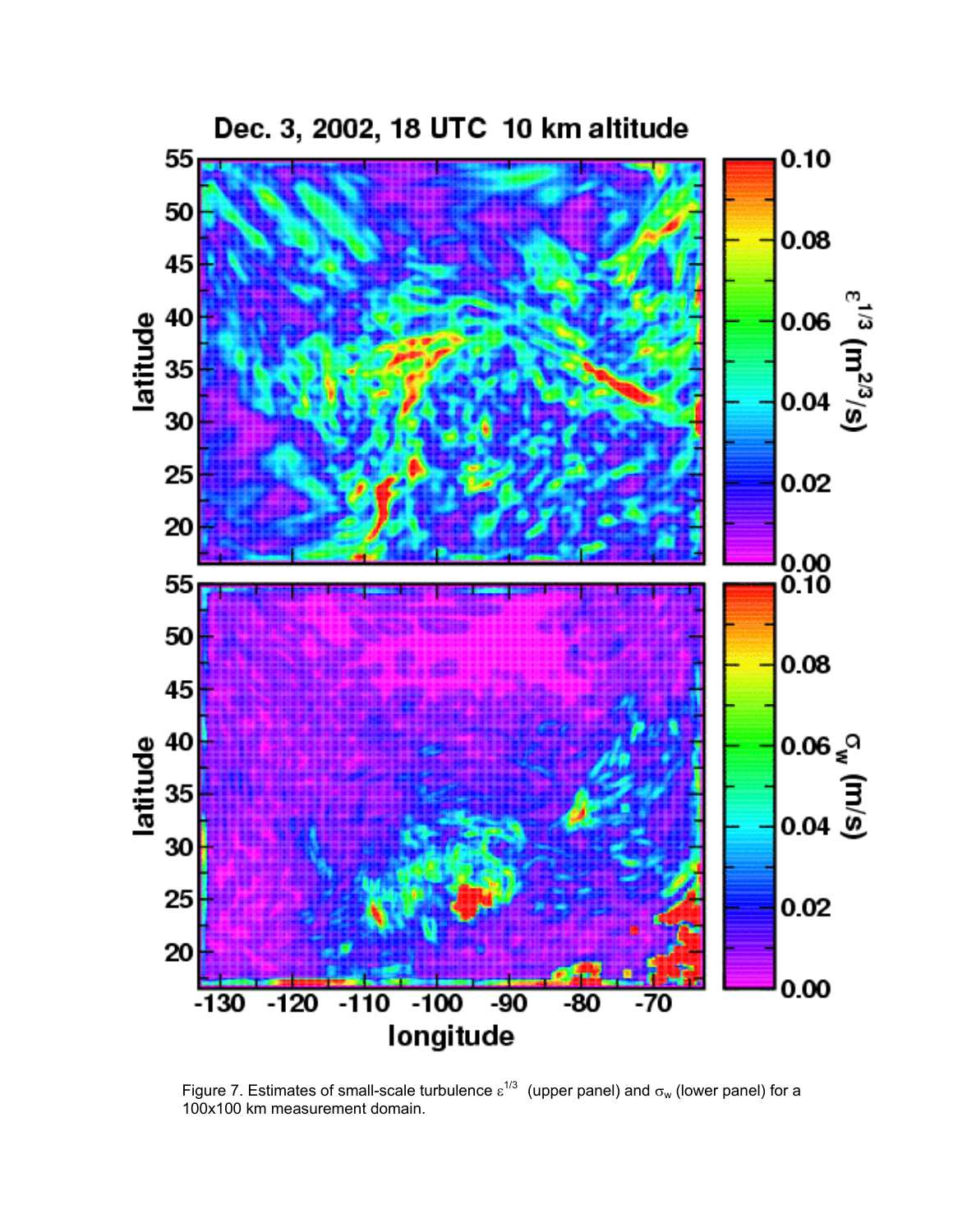

Figure 8. Contours of small-scale turbulence  $\varepsilon^{1/3}$  (upper panel) and  $\sigma_w$  (lower panel) for a 100x100 km measurement domain for the same day/time and flight level (FL330) as Fig. 7. Solid black lines are height contours, red lines are wind speed contours > 40 m/s. Wind vectors, PIREPs, and cloud-ground lightning flashes (orange) are also shown. Note that large values of  $\varepsilon^{1/3}$  correlate with the large shears associated with the upper level jet, but the largest values of  $\sigma_w$  correspond to regions of convective activity over southern Texas.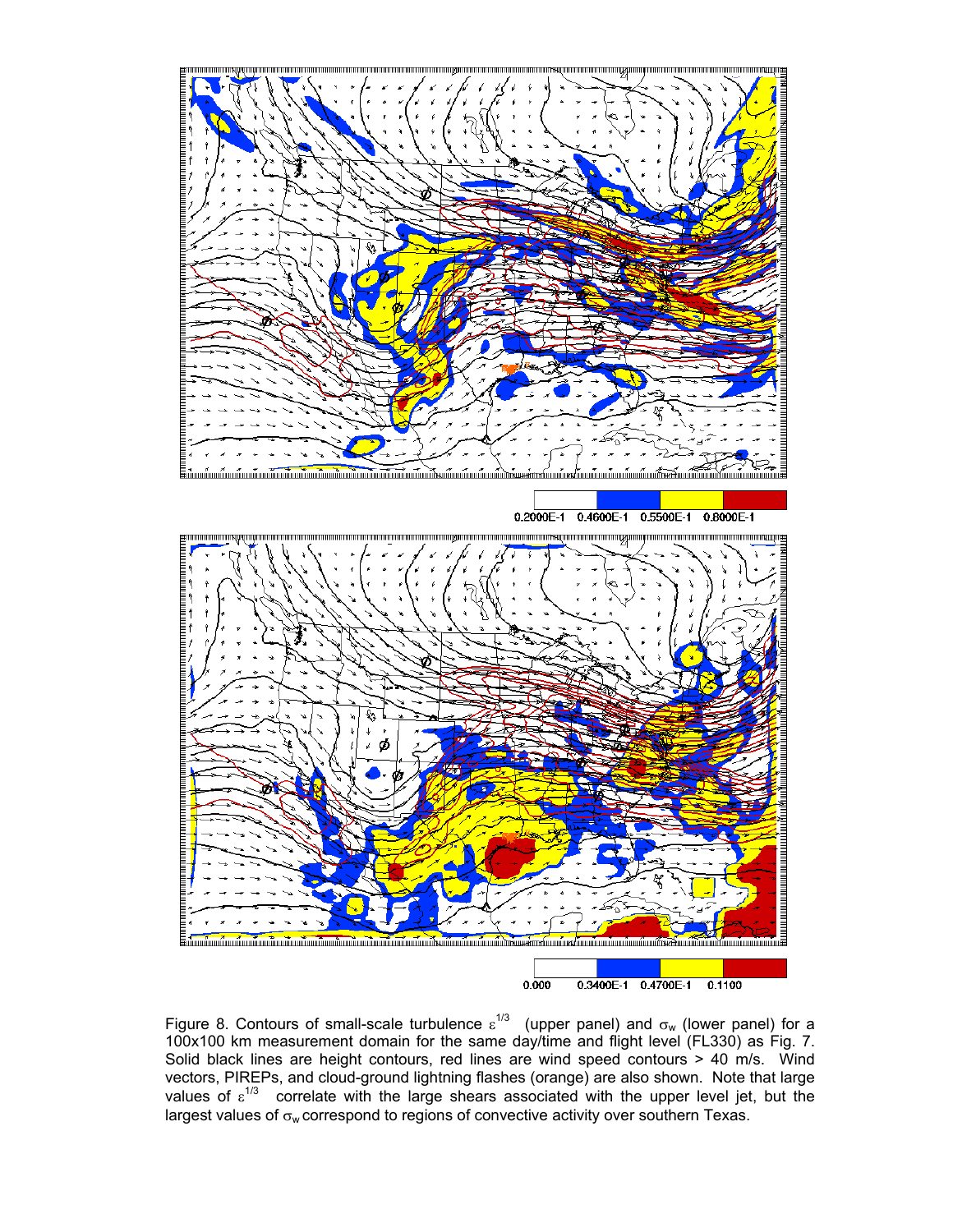

Figure 9. The probability of a (moderate-or-greater) turbulence detection PODY vs the probability of no turbulence PODN from RU20 structure function derived turbulence estimates  $\varepsilon^{1/3}$  (blue curve) and  $\sigma_w$  (green curve) compared to the Marroquin TKE diagnostic (orange curve). The case of no skill is also shown as a light diagonal line. The curves are based on 14,614 PIREPs collected at upper levels (FL>200) over a 3-month winter period.